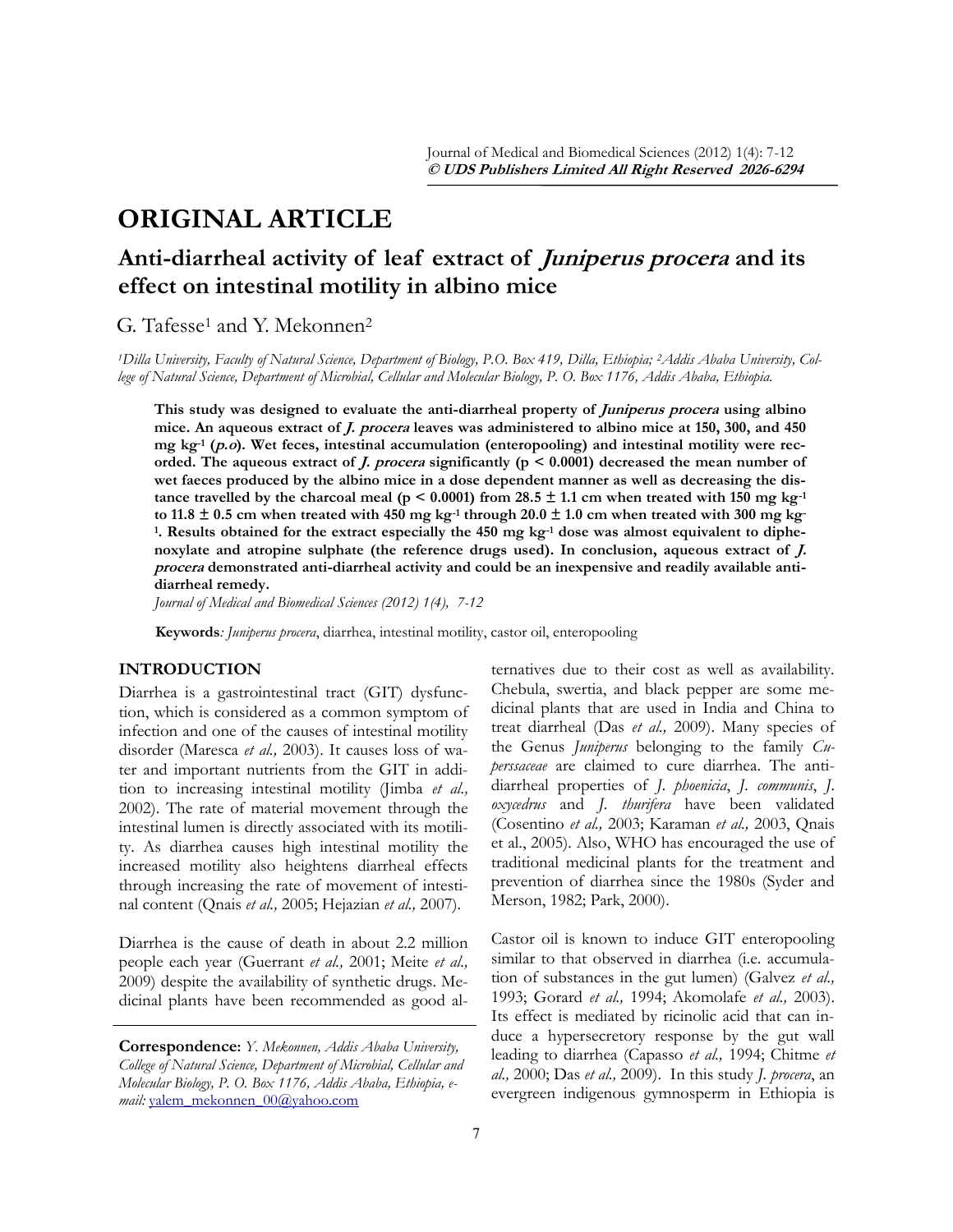tested as an antidiarrheal plant. This plant has a wide range of traditional uses including charcoal and timber productions, fire wood, fencing etc. Its leaves are smoked to deter insects (personal observation) in rural areas of the country. In the northern parts of the country people are known to use this plant to treat menorrhagia, emmenagogue, constipation, toothache, gum pain, and biliousness (Abebe and Ayehu, 1993).

## **MATERIALS AND METHODS**

## **Plant Material Collection**

Fresh leaves of *J. procera* were collected from the campus of Natural Science College of Addis Ababa University (AAU) at an attitude around 2450 m a.s.l. in June 2010. The collection was made after identification and taxonomic authentication by the help of a botanist and sample specimen is kept in the Herbarium of Faculty of Life Science, AAU under voucher No 006. The collected leaves were allowed to dry under shade for 20 days and the air dried leaves were then ground.

#### **Preparation of the extract**

A measured amount of the ground leaves of *J. procera* was dissolved in warm distilled water in 1:10  $(w/v)$ with continuous stirring for 30 min according to the method in Qnais *et al.,* (2005) and Oben *et al.,* (2006). The solution was filtered using cotton and filter paper. The filtrate was completely lyophilized under reduced pressure. The resultant powder was weighed and dissolved in Tyrode, a physiological salt solution. This physiological salt solution was prepared daily with the following compositions (mM): 118 NaCl, 4.7 KCl, 25 NaHCO<sub>3</sub>, 1 NaH<sub>2</sub>PO<sub>4</sub>.H<sub>2</sub>O, 0.5  $Na<sub>2</sub>HPO<sub>4</sub>$ , 11.1 glucose, 2.5 MgCl.6H<sub>2</sub>O, and 2.5  $CaCl<sub>2</sub>.2H<sub>2</sub>O$ . The pH used during this preparation was 7.4.

#### **Experimental animals**

Adult albino mice weighing between 35-45 g were used. All mice were provided with a standard pellet food and water *ad libitum.* The mice were starved for 18 h before the experiment but were provided with water.

#### **Drugs and chemicals**

A reference anti-diarrhoeal drug (diphenoxylate), castor oil (laxative agent), atropine sulphate and charcoal meal were used. All the chemicals were of pharmacological grades and obtained from BDH Merck Ltd, UK.

#### **Experimental Procedures**

## **Anti-diarrheal test**

Five groups of mice  $(n=6)$  were set for the experiment and labeled A-E. Group A serving as a negative control was given 0.2 ml PSS. Groups B, C and D were given the extract at doses of 150, 300 and 450 mg kg-1 respectively. Diphenoxylate was given to Group E, the positive control at a dose of 5 mg kg-1. All administrations were by gavage. Castor oil (1 ml) was given orally to all mice an hour before the treatment (described above). Observations were made for 4 hrs and the number of both wet and dry feces was recorded. The experiment was performed in triplicate according to standard procedures. Average number of feces was taken to calculate percentage diarrheal inhibition according to the following formula (Oben *et al.*, 2006).

$$
\% inhibition = \frac{No. of WFC - No. of WFT}{No. of WFC} \times 100
$$

 $WFC = wet feces in control and WFT = wet feces$ in test group

#### **Intestinal motility test**

Intestinal motility test was done according to the methods of Qnais *et al.,* (2005) and Meite *et al.,* (2009) with slight modifications. Five groups of mice (n=6) were organized and made to fast for 18 hrs. Group A served as a control and received 0.5 ml of PSS. The reference drug, atropine sulphate (5 mg kg $^{-1}$ ) was given to group E that had served as a positive control. Groups B, C and D received the extract at a dose of 150, 300 and 450 mg kg-1 of body weight respectively. All administrations were made orally by gavage. Mice were given 1 ml of charcoal meal (5 g of activated charcoal suspended in 50 ml PSS) 30 min later through the same route.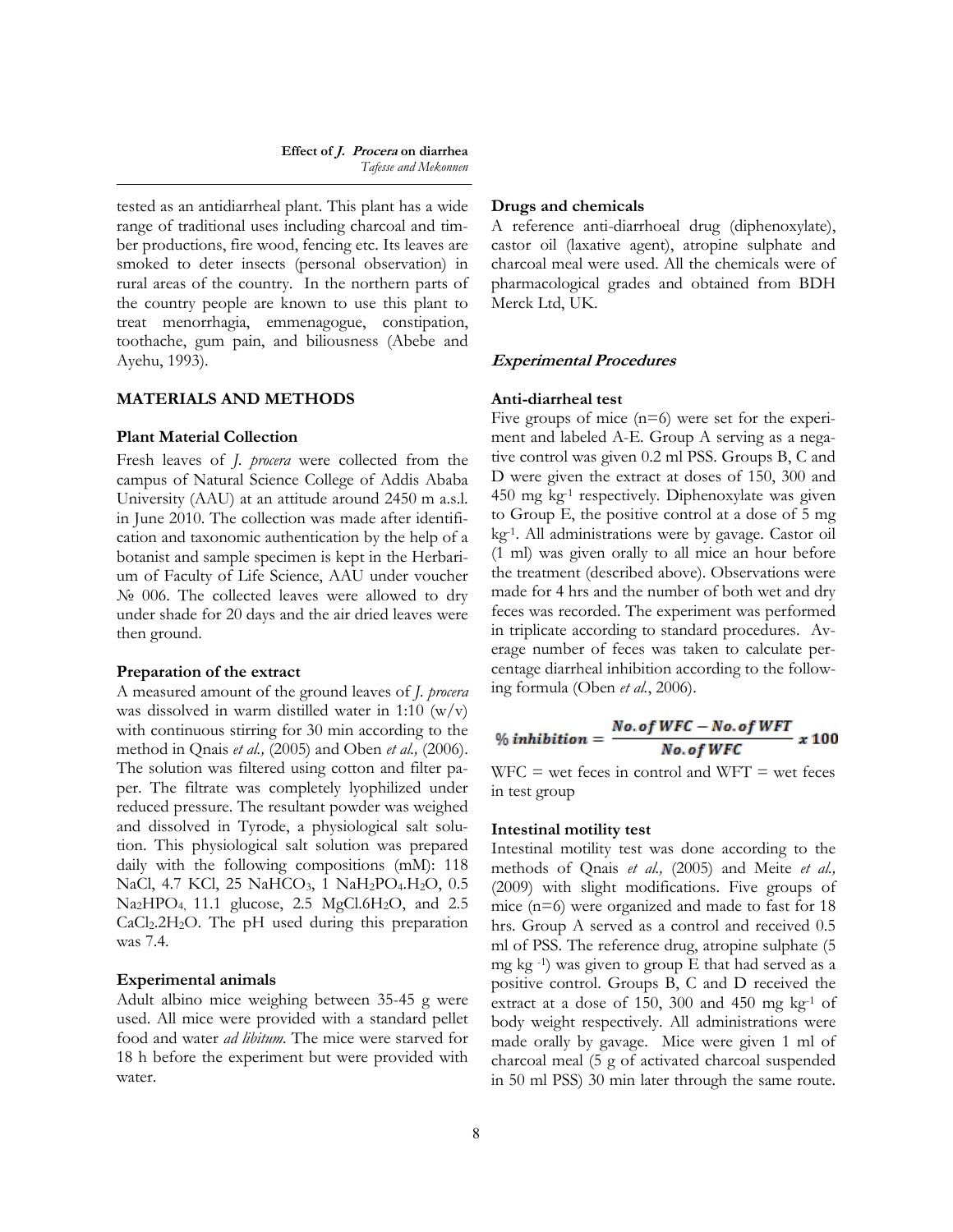After another 30 min all mice were sacrificed and their abdomen was open. The experiment was performed in triplicate according to standard procedures. The distance traveled by the charcoal meal from the pylorus to the caecum was measured and the percentage of inhibition of movement was calculated as follow (Oben *et al.,* 2006):

$$
\% Inhibition = \frac{MTLI - MDCC}{MTLI} \times 100
$$

MTLI = mean total length of the intestine and MDCC = mean distance covered by the charcoal

### **Anti-enteropooling test**

As in test for antidiarrheal and intestinal motility, triplicate experiments were conducted to test the anti -enteropooling property of the plant. Four groups of mice (n=6) were assigned as A, B, C, and D. Group A served as a control receiving PSS (0.5 ml) by oral administration. Group B, C and D respectively received *J. procera* leave extract at a dose of 150, 300 and 450 mg kg-1 by the same route. Castor oil (1 ml) was given orally to the mice after an hour. Two hours later all mice were sacrificed to isolate the small intestine. Intestinal contents were collected by mixing the intestine content and the volume was measure using graduated cylinder.

#### **Statistical analysis**

Continuous variables were presented as mean ± SEM and categorical variables presented as proportion. To compare differences between groups, *one way Analysis of Variance* (ANOVA) was performed followed by Tukey test as *post hoc*. In all test p value < 0.05 was considered significant.

#### **RESULTS**

### **Anti-diarrheal activity**

As shown in figure 1A, the aqueous extract of *J. procera* significantly ( $p < 0.0001$ ) decreased the mean number of wet faeces produced by the albino mice in a dose dependent manner. Even though, the mean reduction in the number of wet faeces produced when the extract was administered at  $450$  mg kg<sup>-1</sup> was not as much as that produced when 5 mg kg<sup>-1</sup> of the standard drug was administered, the difference

**Effect of J. Procera on diarrhea** *Tafesse and Mekonnen* 

did not reach significant level ( $p = 0.74$ ). The extract also in a dose dependent manner increased the percentage inhibition of wet faeces production as the treatment dose was increased from 150 through 300 to 450 mg kg-1 of *J. procera* (p < 0.001) (Figure 1B). The percentage inhibition induced by the 450 mg kg-1 of the extract was not significantly different from the inhibition induced by  $5 \text{ mg kg}^{-1}$  of the standard drug ( $p = 0.45$ ) (Figure 1B).



**Figure 1: Effects of J. procera (150, 300 and 450 mg kg-1) and 5 mg kg-1 diphenoxylate (DPX) treatment 1 hr after castor oil (1 ml) induced diarrheal on the number of wet faeces produced (A) and the percentage inhibition of wet faeces (B). Data are presented as mean ± SEM and proportion. Significantly different from control: \*p<0.05 and \*\*\*p<0.001 by Tukey post**  hoc test  $(n = 6)$ .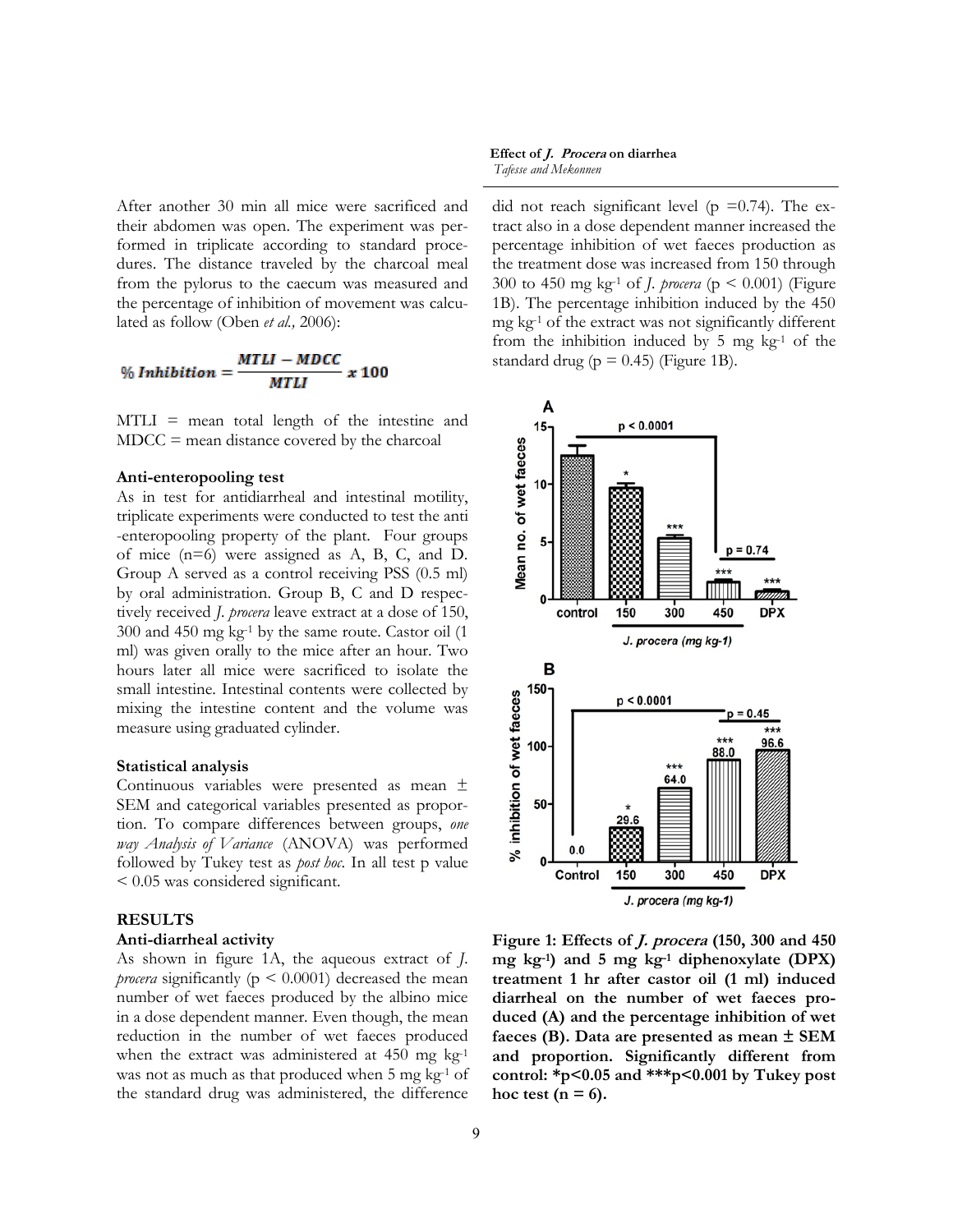#### **Effect of J. Procera on diarrhea** *Tafesse and Mekonnen*

**Table 1: Effects of J. procera (150, 300 and 450 mg kg-1) and 5 mg kg-1 atropine treatment 30 minutes before administration of 1 ml of charcoal meal on the distanced as well as % inhibition of charcoal movement.**

| <b>Test Group</b>                  | Total distance of  | <b>Distance Traveled by</b> | P value | $\frac{0}{0}$ |
|------------------------------------|--------------------|-----------------------------|---------|---------------|
|                                    | the intestine (cm) | charcoal meal (cm)          |         | Inhibition    |
| Control                            | $69.0 \pm 1.0$     | $61.0 \pm 1.1$              |         | 11.6          |
| Extract $(150 \text{ mg kg}^{-1})$ | $68.5 \pm 1.0$     | $28.5 \pm 1.1$              | 0.00    | 58.4          |
| Extract $(300 \text{ mg kg}^{-1})$ | $67.5 \pm 1.1$     | $20.0 \pm 1.0$              | 0.00    | 70.4          |
| Extract $(450 \text{ mg kg}^{-1})$ | $68.7 \pm 1.0$     | $11.8 \pm 0.5$              | 0.00    | 82.8          |
| Atropine $(5 \text{ mg kg}^{-1})$  | $69.0 \pm 1.2$     | $9.3 + 0.5$                 | 0.00    | 86.5          |

**Data are presented as mean ± SEM and proportion. P values are significantly different from con***trol using Tukey post hoc test*  $(n = 6)$ *.* 

#### **Effect of the extract on intestinal motility**

As presented in Table 2, the length of the intestine of the albino mice in all the groups was similar. Using one way ANOVA, the aqueous extract of *J. procera* was able to decrease the distance travelled by the charcoal meal in a dose dependent manner ( $p \leq$ 0.0001) from  $28.5 \pm 1.1$  cm when treated with 150 mg kg<sup>-1</sup> to 11.8  $\pm$  0.5 cm when treated with 450 mg kg<sup>-1</sup> through 20.0  $\pm$  1.0 cm when treated with 300 mg  $kg<sup>-1</sup>$  (Table 1). Inversely, the percentage inhibition of the charcoal meal movement also significantly increased ( $p \leq 0.0001$ ). There were no significant differences when the highest dose of the extract was compared to the  $5 \text{ mg kg}$ <sup>1</sup> of the standard reference drug (Atropine) in terms of the distance travelled as well as the % inhibition (Table 1).

## **Anti-enteropooling property**

From the one way ANOVA using treatment as a factor, the extract significantly reduced ( $p \leq 0.0001$ ) the content of the animal intestine from  $0.97 \pm 0.45$ mL when treated with 150 mg kg<sup>-1</sup> through 0.48  $\pm$ 0.10 mL when treated with 300 mg kg<sup>-1</sup> to 0.24  $\pm$  $0.02$  mL when treated with 450 mg kg<sup>-1</sup> in a dose dependent manner (Figure 2).

## **DISCUSSION**

The results from this study clearly reveal that the aqueous extract of *J. procera* possesses anti-diarrhoeal property. The aqueous extract of the leaves of this plant may contain different agents that effectively reduced diarrhoea that was induced by a potent diar-



**Figure 2: Effects of J. procera (150, 300 and 450 mg kg-1) on the volume of intestinal content. Data are presented as mean ± SEM. Significantly different from control: \*p<0.05 and**  \*\*\*p<0.001 by Tukey post hoc test  $(n = 6)$ .

rhoeal agent, castor oil. Diarrhoea can be characterized by different phenomena including frequent out flow of wet (waterish) faeces, high intestinal motility, high accumulation of important nutrients in the lumen of the intestine, and others (Capasso *et al.,* 1994; Jarbur and Sjovall, 2000). The findings from the present study are in agreement with previous works by Qnais *et al*., (2005). As reported by Venkateran *et al*., (2005), Oben *et al*., (2006) and Das *et al*., (2009) the anti-diarrhoeal properties of plant extracts are expressed by their action of reducing intestinal motility and enhancing intestinal reabsorption, which can be done through inhibition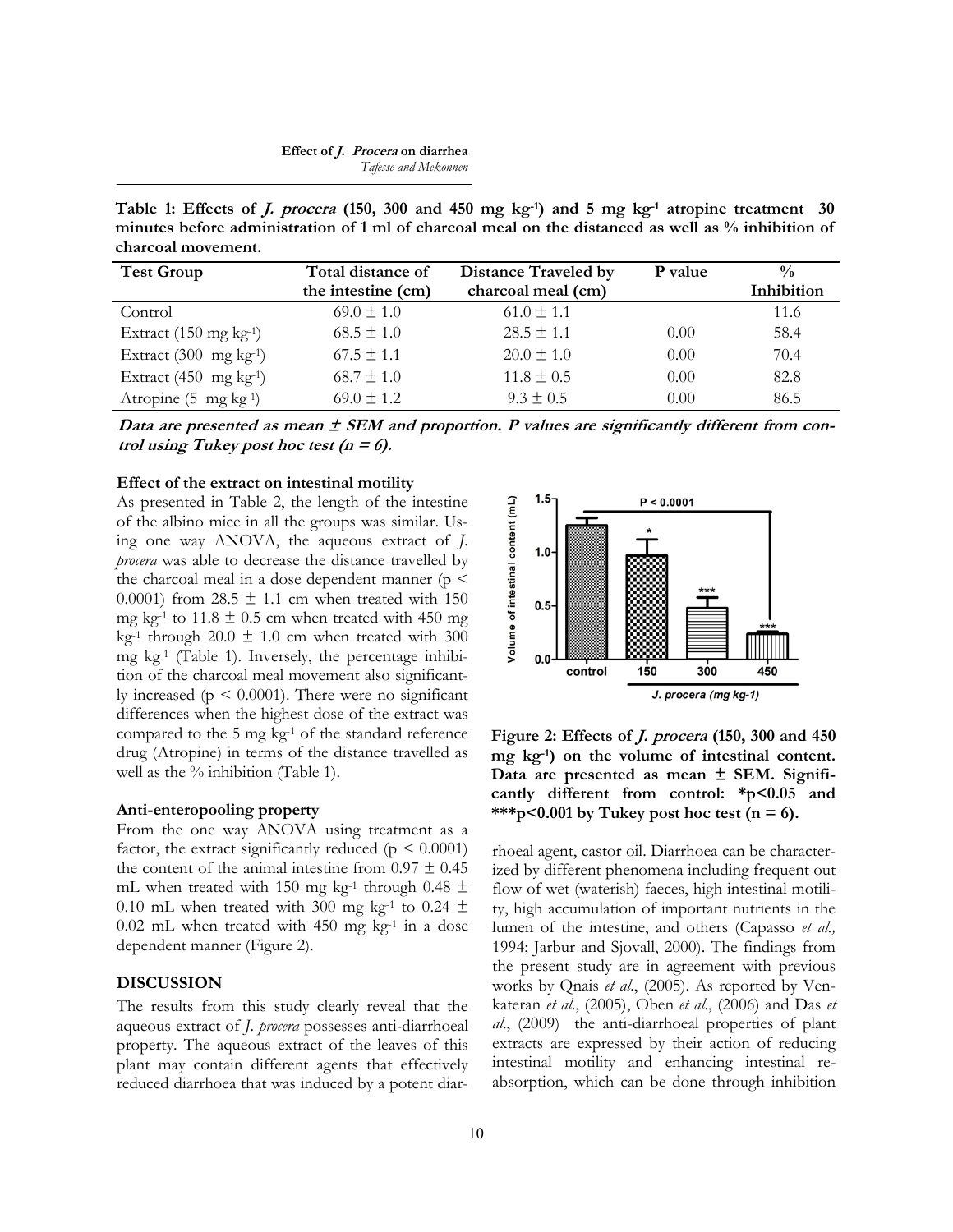of prostaglandin release.

A high rate of intestinal absorption might lead to a decrease in intestinal accumulation and together with reduced intestinal motility may result in increased transit time (Jarbur and Sjovall, 2000). This in turn might give chance for further absorption as evidenced by small volume of intestinal contents recorded in this study. Hence, the obtained antidiarrhoeal activities of *J. procera* in this study might be due to possession of chemicals that facilitate the aforementioned actions. Phytochemical groups like flavonoids, tannins, alkaloids and saponins have been reported to show anti-diarrhoeal activities (Langana *et al.,* 2000; Venkateran *et al.,* 2005; Salgado *et al.,* 2006). Moreover, these substances have also been reported in other *Juniperus spp*. (Qnais *et al.,* 2005). Though further analysis is needed to assert the presence or otherwise of these aforementioned phytochemicals, the positive result of the present study indicates that these secondary metabolites might exist in the leaves of *J. procera*. Reductions in the volume of intestinal contents were also recorded in this study that might be correlated to the ability of the extract to increase intestinal absorption (Oben *et al.,* 2006). In addition to this, the extract might have tannate that can make the intestinal mucosa more resistant and reduce secretion, which is similar with reports made for *J*. *phoenicia* by Qnais *et al*., (2005).

## **CONCLUSION**

The present study clearly shows that like other members of the genus this ever green plant may contains phytochemicals with anti-diarrhoeal properties. Hence, further studies are needed not only to isolate the active principles but also to find such property in parts other than its leaves.

## **ACKNOWLEDGEMENT**

We are so thankful to Department of Microbial, Cellular and Molecular Biology, College of Natural Science, Addis Ababa University, for the permission to conduct experimental works in their Biomedical Laboratory and the provision of the experimental mice and chemicals. Our appreciation and special thank also goes to the Herbarium workers of the faculty

## **Effect of J. Procera on diarrhea**

*Tafesse and Mekonnen* 

for the identification and keeping of the botanical sample.

## **COMPETING INTERESTS**

The authors declare that they have no competing interests.

#### **REFERENCES**

- Abebe D and Ayehu A (1993). *Medicinal plants and enigmatic health practices in northern Ethiopia*, 511pp
- Akomolafe RO, Adeoshun IO, Elujoba AA, Iwalewa EO and Ayoka AO (2003). Effects of *Cassia sieberiena* leaf extracts on the intestinal motility of rat. *African Journal of Biomedical Research*, 6: 141-145
- Capasso F., Mascolo N, Izzo AA and Gaginella TS (1994). Dissociation of castor oil-induced diarrhoea and intestinal mucosal injury in rat: Effect of NG-nitro-L-arginine methyl ester. *Britain Journal of Pharmacology,* 113: 1127- 1130
- Chitme HR, Chandra R and Kaushik S (2000). Studies on anti-diarrhoeal activity of *Calotropis giagantea* R.BR in experimental animals. *Journal of Pharmacology and Pharmaceutical Science*, 47(1): 70-75
- Cosentino, S, Barra, A, Pisano, B, Cabizza, M, Pirisi, FM and Palmas, F (2003)*.* Composition and antimicrobial properties of Sardinian *Juniperus* essential oils against food borne pathogens and spoilage microorganisms. *Journal of Food protection,* 66: 1288-1291
- Das AK, Rohini R and Hema A (2009). Evaluation of anti-diarrhoeal activity of *Rhizophora mucronata* bark extracts. *The Internet Journal of Alternative Medicine,* 7(1): 1-9
- Galvez J, Zavezuelo A, Crespo E, Lorente MD, Ocete, MA and Jimenez, J (1993). Antidiarrholic activity of *Euphorbia hirta* extract and isolation of an active flavonoids constituent. *Planta Medica,* 59: 333-336
- Gorard DA, Libby GW and Farthing, MJG (1994). Ambulatory small intestinal motility in diarrhoea predominant irritable bowel syndrome. *Gut*, 35: 203-210